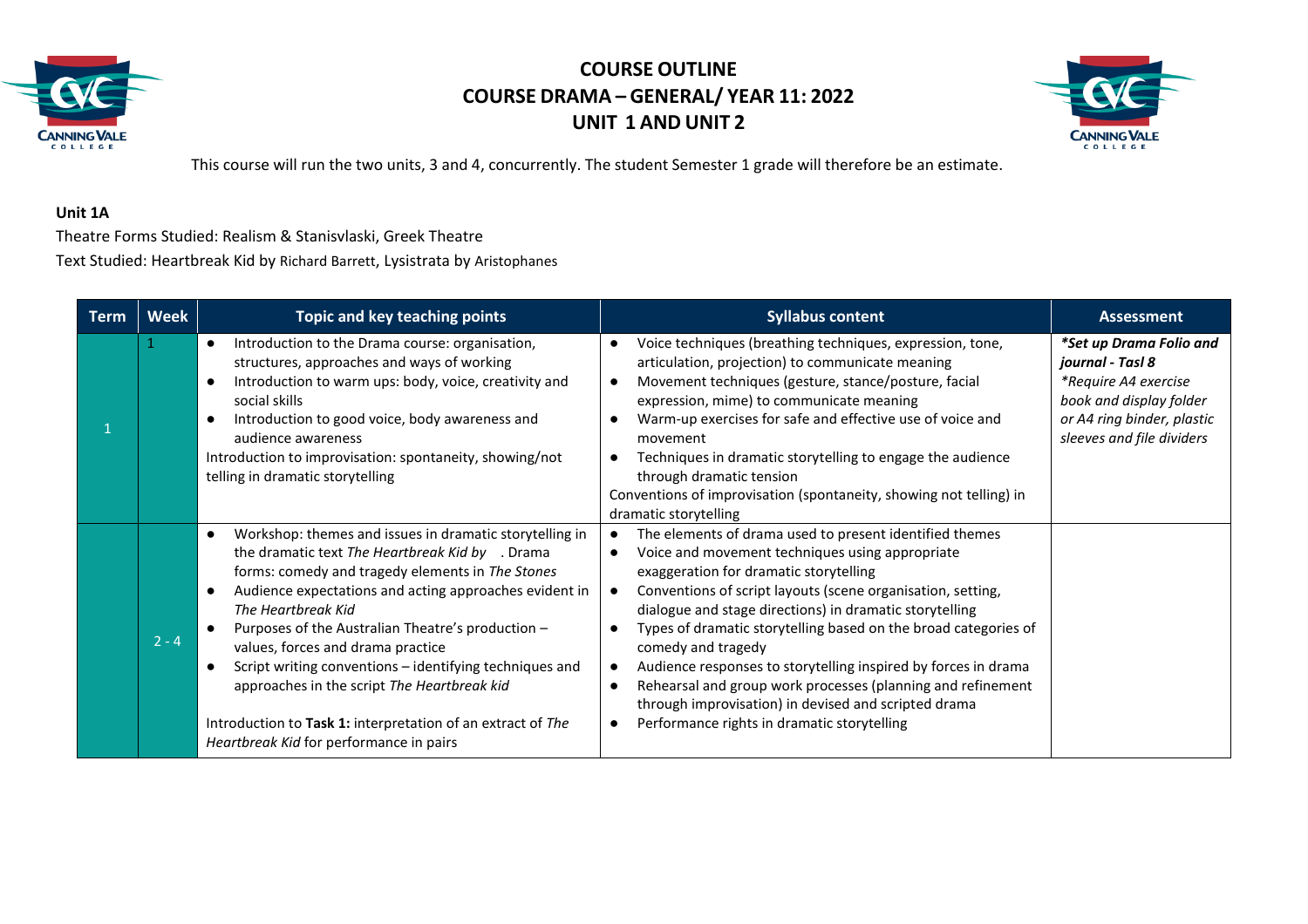



|  | $5 - 7$ | Workshop: the elements of drama to create<br>characterisation and dramatic meaning based on chosen<br>excerpts. Voice and movement with appropriate<br>exaggeration for dramatic storytelling<br>Workshop: spaces of performance and interpretation of<br>chosen script excerpts to define space and time, create<br>a relationship with audience and presentational<br>performance<br>Class discussion on the narrative structure of the play<br>$\bullet$<br>and the structure of the chosen excerpt - key elements<br>of dramatic storytelling<br>Effective group work processes: appropriate<br>$\bullet$<br>questioning, conflict management, listening skills<br>Completing character profiles, voice techniques and<br>movement techniques, annotations on script excerpts -<br>techniques, purposes and approaches to annotating<br>scripts and writing profiles<br>Preparation for Task 2: review of a professional<br>$\bullet$<br>performance, focusing on spaces of performance and<br>design and technology<br>Discussion about the preconceived expectations of the<br>performance from analysing the publicity poster | Conventions of narrative structure with a focus on enacted<br>$\bullet$<br>story<br>Improvisation to develop characterisation through offer,<br>$\bullet$<br>acceptance, extension and resolution<br>Performance areas to define space and time for an audience<br>$\bullet$<br>Audience awareness in dramatic storytelling<br>$\bullet$<br>Types of storytelling based on narrative structures<br>Changes in dramatic storytelling beginning with ritual<br>drama/ancient mythologies<br>Conventions of documenting dramatic storytelling choices<br>$\bullet$<br>(character profiles, voice techniques and movement techniques<br>annotations)<br>Types of performance/audience relationships in<br>$\bullet$<br>representational and presentational drama<br>Effective group work processes (appropriate questioning,<br>$\bullet$<br>conflict management, listening skills) in dramatic storytelling<br>The elements of drama (role, character and relationships,<br>$\bullet$<br>situation, voice, movement, space and time, language and<br>texts, symbol and metaphor, mood and atmosphere, dramatic<br>tension) to create types of characters and roles (antagonist,<br>protagonist, supporting roles) in performance<br>Performance and audience behaviours appropriate to<br>$\bullet$<br>performance contexts<br>Features of a drama publicity poster |
|--|---------|--------------------------------------------------------------------------------------------------------------------------------------------------------------------------------------------------------------------------------------------------------------------------------------------------------------------------------------------------------------------------------------------------------------------------------------------------------------------------------------------------------------------------------------------------------------------------------------------------------------------------------------------------------------------------------------------------------------------------------------------------------------------------------------------------------------------------------------------------------------------------------------------------------------------------------------------------------------------------------------------------------------------------------------------------------------------------------------------------------------------------------------|------------------------------------------------------------------------------------------------------------------------------------------------------------------------------------------------------------------------------------------------------------------------------------------------------------------------------------------------------------------------------------------------------------------------------------------------------------------------------------------------------------------------------------------------------------------------------------------------------------------------------------------------------------------------------------------------------------------------------------------------------------------------------------------------------------------------------------------------------------------------------------------------------------------------------------------------------------------------------------------------------------------------------------------------------------------------------------------------------------------------------------------------------------------------------------------------------------------------------------------------------------------------------------------------------------------------------------------------------------------|
|--|---------|--------------------------------------------------------------------------------------------------------------------------------------------------------------------------------------------------------------------------------------------------------------------------------------------------------------------------------------------------------------------------------------------------------------------------------------------------------------------------------------------------------------------------------------------------------------------------------------------------------------------------------------------------------------------------------------------------------------------------------------------------------------------------------------------------------------------------------------------------------------------------------------------------------------------------------------------------------------------------------------------------------------------------------------------------------------------------------------------------------------------------------------|------------------------------------------------------------------------------------------------------------------------------------------------------------------------------------------------------------------------------------------------------------------------------------------------------------------------------------------------------------------------------------------------------------------------------------------------------------------------------------------------------------------------------------------------------------------------------------------------------------------------------------------------------------------------------------------------------------------------------------------------------------------------------------------------------------------------------------------------------------------------------------------------------------------------------------------------------------------------------------------------------------------------------------------------------------------------------------------------------------------------------------------------------------------------------------------------------------------------------------------------------------------------------------------------------------------------------------------------------------------|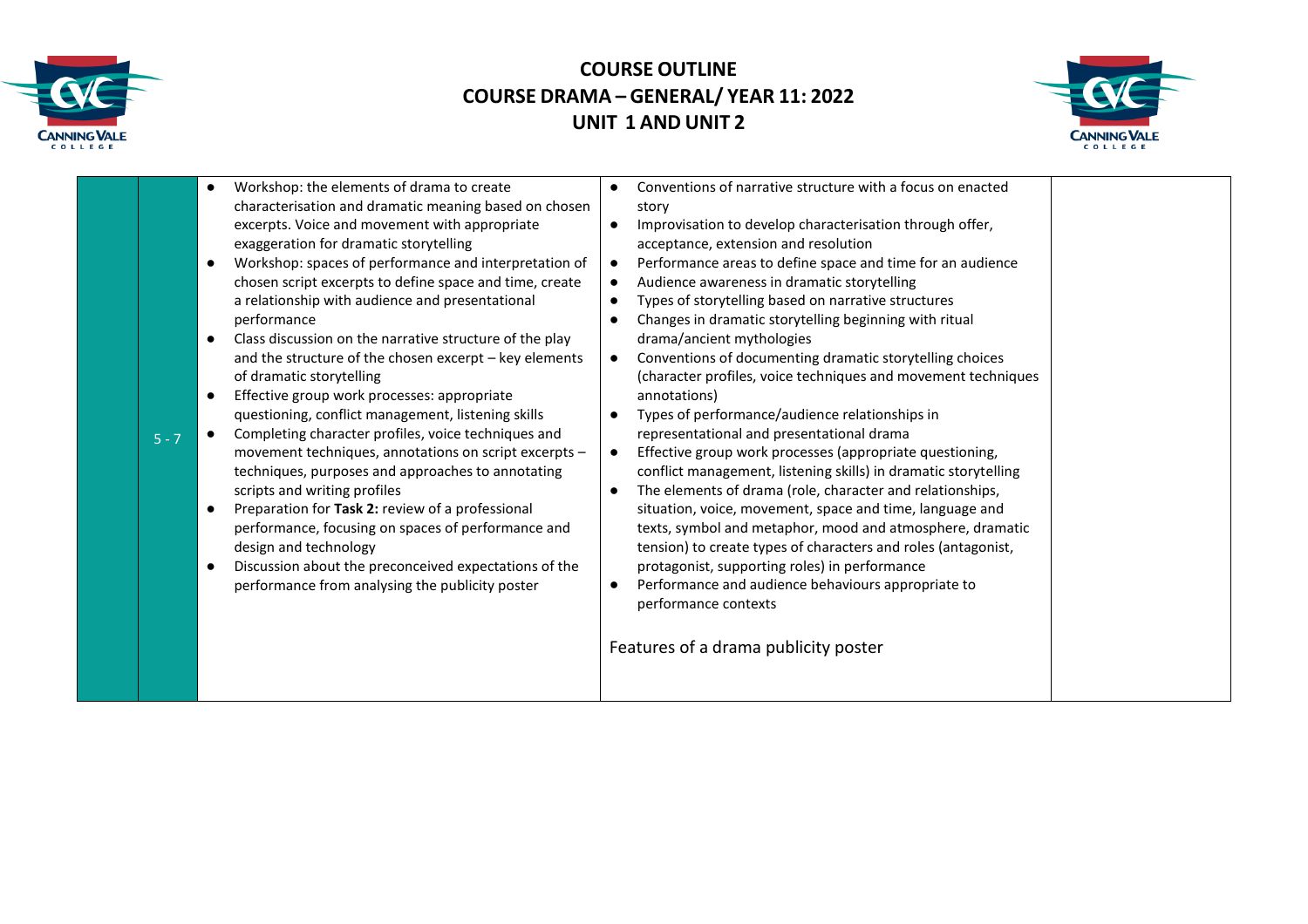



| Effective writing skills in drama - forms of writing based<br>Short and extended answer forms<br>$\bullet$<br>on scaffolded questions. Use of drama terminology,<br>Graphic organisers, diagrams, and illustrations with appropriate<br>Task 2: Theatre Review<br>tightly structured paragraphs, specific examples and<br>use of annotations and of colour<br>Week 10<br>connecting ideas. Overview of other forms of writing to<br>Structuring of ideas and responses.<br>$\bullet$<br>be explored in drama: short answer form and graphic<br>organisers<br>Ways that costume and props can be used to support setting<br>Task 2: drafted and written in class with student notes -<br>and situation<br>$\bullet$<br>Performance preparation processes (warm-up, focus time,<br>one page, one sided<br>$\bullet$<br>actors' notes) for dramatic storytelling<br>Workshops: memorisation techniques<br>Audience expectations, attitudes, experience and<br>$\bullet$<br>Planning for design (costume and props only) using<br>understanding of dramatic storytelling<br>$\bullet$<br>contrast and emphasis to support character and<br>Principles of design (contrast and emphasis) in dramatic<br>$\bullet$<br>dramatic action<br>storytelling<br>$8 - 12$<br>Introduction to forces: young people and unintended<br>Drama design and technologies for dramatic storytelling<br>consequences. Social issues that impact on the play The<br>Time management skills (planning tasks, creating schedules,<br>$\bullet$<br><b>Heartbreak Kid</b><br>sharing roles) in dramatic storytelling<br>Sharing performance with peers for initial feedback on<br>$\bullet$<br>dramatic meaning and use of the elements of drama.<br>Safe working practices in drama in familiar spaces<br>Acting notes to improve performances<br>Task 1 (Week 12)<br>Drama conventions and performance, and audience<br>$\bullet$<br>behaviours appropriate to shared performance to peers<br>in a classroom setting<br>Task 1: final showcase (Week 12)<br>$\bullet$ |  |                                                     |  |
|---------------------------------------------------------------------------------------------------------------------------------------------------------------------------------------------------------------------------------------------------------------------------------------------------------------------------------------------------------------------------------------------------------------------------------------------------------------------------------------------------------------------------------------------------------------------------------------------------------------------------------------------------------------------------------------------------------------------------------------------------------------------------------------------------------------------------------------------------------------------------------------------------------------------------------------------------------------------------------------------------------------------------------------------------------------------------------------------------------------------------------------------------------------------------------------------------------------------------------------------------------------------------------------------------------------------------------------------------------------------------------------------------------------------------------------------------------------------------------------------------------------------------------------------------------------------------------------------------------------------------------------------------------------------------------------------------------------------------------------------------------------------------------------------------------------------------------------------------------------------------------------------------------------------------------------------------------------------------------------------------------------------------------------------|--|-----------------------------------------------------|--|
| key learning from Task 1                                                                                                                                                                                                                                                                                                                                                                                                                                                                                                                                                                                                                                                                                                                                                                                                                                                                                                                                                                                                                                                                                                                                                                                                                                                                                                                                                                                                                                                                                                                                                                                                                                                                                                                                                                                                                                                                                                                                                                                                                    |  | Debrief session working through good techniques and |  |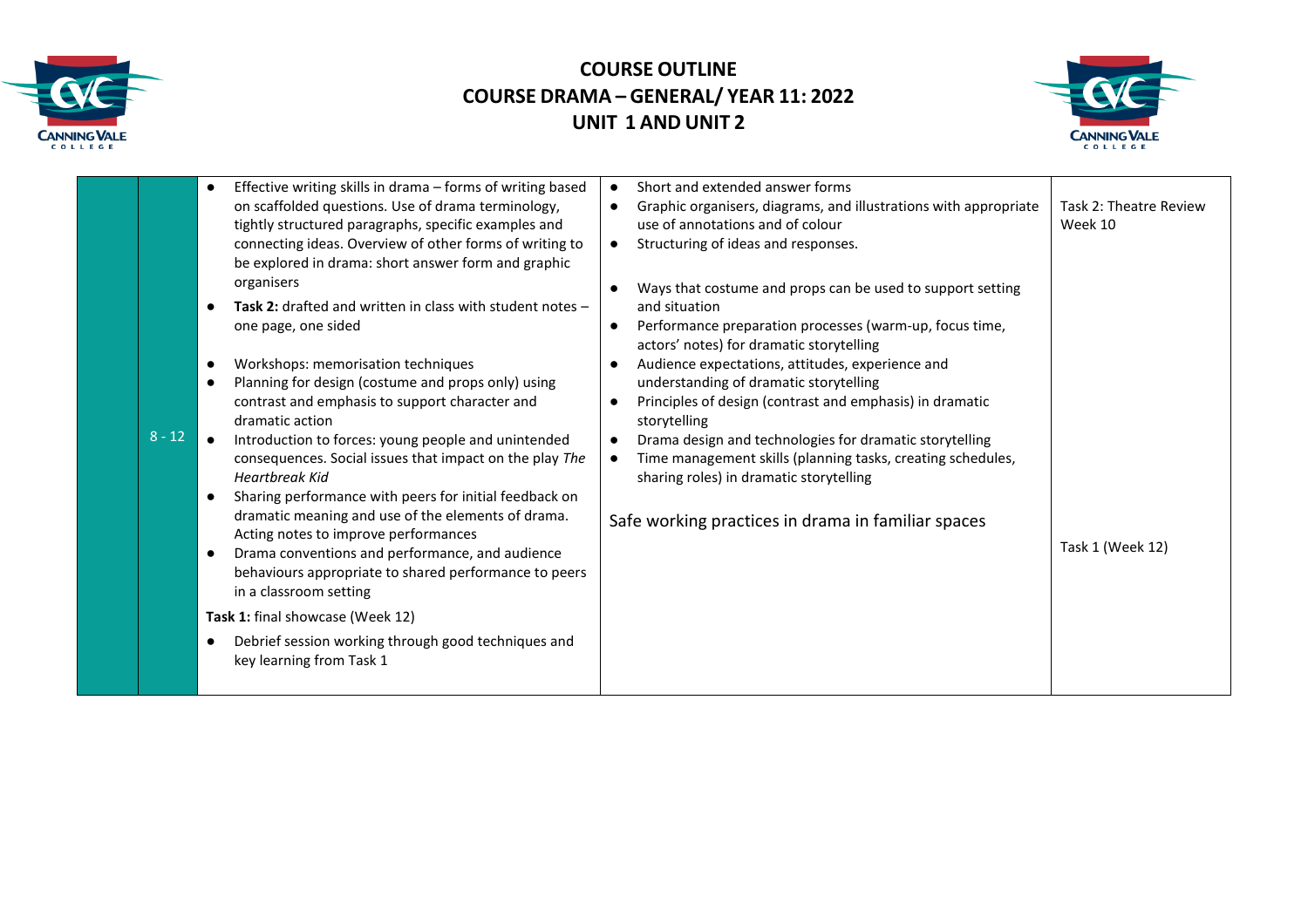



| $13 -$       | Introduction to Task 3: oral presentation using digital<br>visual aids on comedy versus tragedy<br>Workshop: comedy and tragedy - how do you signal to<br>$\bullet$<br>an audience the form?<br>YouTube videos (National Theatre: Greek Theatre) for<br>$\bullet$<br>samples of Ancient Greek Comedy and Tragedies<br>Impact of comedy and tragedy on the elements of<br>drama, especially roles/characters<br>Connecting ideas using graphic organisers for the digital<br>$\bullet$<br>visual aids part of the presentation | The elements of drama shaped through viewpoints in<br>improvisation to create dramatic meaning<br>Interviews and other oral presentations<br>$\bullet$<br>Purposes, uses and approaches to drama in other times and<br>$\bullet$<br>places, such as ritual drama and ancient mythologies<br>Audience/space arrangements and their effect on drama<br>$\bullet$                                                                                                                                                                                                                           |                                                                              |
|--------------|-------------------------------------------------------------------------------------------------------------------------------------------------------------------------------------------------------------------------------------------------------------------------------------------------------------------------------------------------------------------------------------------------------------------------------------------------------------------------------------------------------------------------------|------------------------------------------------------------------------------------------------------------------------------------------------------------------------------------------------------------------------------------------------------------------------------------------------------------------------------------------------------------------------------------------------------------------------------------------------------------------------------------------------------------------------------------------------------------------------------------------|------------------------------------------------------------------------------|
| $14 -$<br>16 | Task 3: Edu Drama presentation, using digital visual<br>aids, and examples from the Form studied outline the<br>ways the elements of drama are explored in comedy<br>and tragedy                                                                                                                                                                                                                                                                                                                                              | Devise a 10 minute piece of educational drama to present to<br>$\bullet$<br>highschool students that presents the origins of Greek theatre<br>and shows the comparison between Comedy and Tragedy.<br>Rehearse and document process<br>$\bullet$<br>Perform<br>Reflect on outcome of own drama and that of others                                                                                                                                                                                                                                                                        | Task 3: Edu Drama<br>Performance (Comedy<br>and tragedy in Greek<br>theatre) |
| $17 - 18$    | EXAM WEEK $-6$                                                                                                                                                                                                                                                                                                                                                                                                                                                                                                                |                                                                                                                                                                                                                                                                                                                                                                                                                                                                                                                                                                                          | <b>EXAM WEEK 6</b>                                                           |
| $19 - 20$    | Introduction to Drama performance events: what is<br>different from our work in Unit 1?<br>Representational acting versus presentational acting<br>$\bullet$<br>overview. Review of comedy versus tragedy in drama<br>Explore various examples of storytelling methods which<br>break with the traditional form of linear structure and<br>passive audience receiver<br>Warm-up for drama performance events - preparing<br>for rigour.                                                                                       | Warm-up exercises for safe and effective use of voice and<br>movement in rehearsals and performance events<br>Types of performance based on the genres of comedy and<br>tragedy<br>Types of performance/audience relationships in<br>$\bullet$<br>representational and presentational drama performance events<br>Types of storytelling based on<br>$\bullet$<br>non-linear structures<br>Conventions of narrative structure with a focus on drama<br>$\bullet$<br>performance events<br>Performance and audience behaviours responsive to changing<br>$\bullet$<br>performance contexts |                                                                              |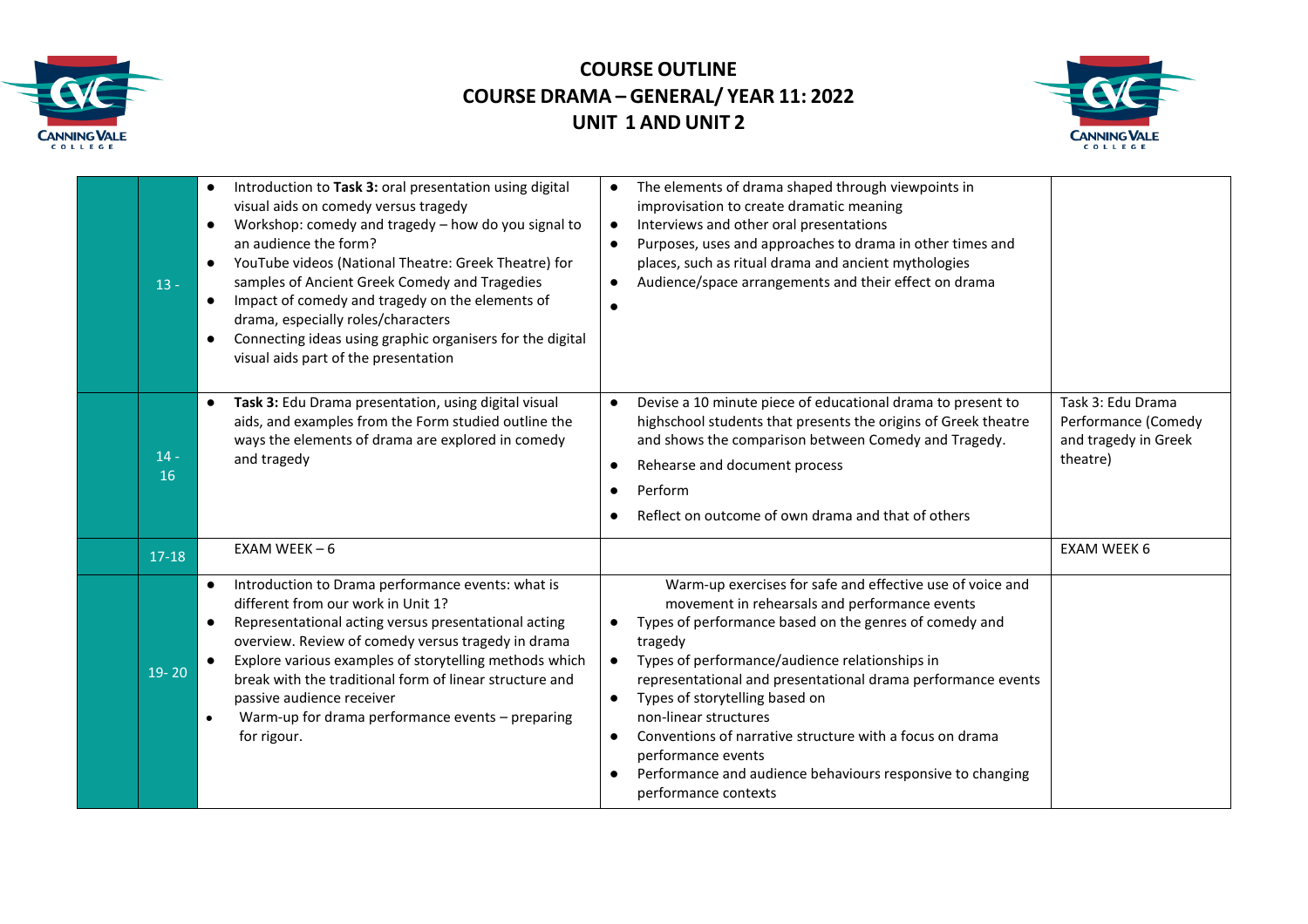



#### **Semester 2 UNIT 1B**

Theatre style studied: Greek Theatre, Bertold Brecht - Epic Theatre Plays Studied: Animal Farm(World Theatre)

| <b>Term</b> | <b>Week</b> | Topic and key teaching points                                                                                                                                                                                                                                                                                                                                                                                                                                                                                                                                                                                                                                                                                                                                             | <b>Syllabus content</b>                                                                                                                                                                                                                                                                                                                                                                                                                                                                                                                                                                                                                                                                                                                                            | <b>Assessment</b>       |
|-------------|-------------|---------------------------------------------------------------------------------------------------------------------------------------------------------------------------------------------------------------------------------------------------------------------------------------------------------------------------------------------------------------------------------------------------------------------------------------------------------------------------------------------------------------------------------------------------------------------------------------------------------------------------------------------------------------------------------------------------------------------------------------------------------------------------|--------------------------------------------------------------------------------------------------------------------------------------------------------------------------------------------------------------------------------------------------------------------------------------------------------------------------------------------------------------------------------------------------------------------------------------------------------------------------------------------------------------------------------------------------------------------------------------------------------------------------------------------------------------------------------------------------------------------------------------------------------------------|-------------------------|
|             | 1           | UNIT 1B<br>Introduction to Task 4<br>$\bullet$<br>Selecting scenes from Lysistrata for a drama<br>$\bullet$<br>performance event. Costumes and properties and<br>their role in supporting meaning in interpreting<br>drama<br>Improvisation workshop: develop and extend<br>$\bullet$<br>characterisation through establishing situation,<br>complication, climax and dénouement. Exploring<br>ways of using non-linear narrative structures<br>Intellectual property rights and drama<br>$\bullet$<br>Introduction to Task 4: developing an extended<br>$\bullet$<br>improvisation that compresses the story of Lysistrata<br>into 3-5 minutes<br>Workshopping extended improvisation in groups of<br>$\bullet$<br>four<br>Performance of Task 4 for assessment (Week 4) | Voice techniques (breathing techniques, expression,<br>$\bullet$<br>tone, articulation, projection, emphasis) to<br>communicate meaning<br>Movement techniques (gesture, stance/posture,<br>$\bullet$<br>facial expression, mime, proxemics) to communicate<br>meaning<br>Rehearsal and group work processes (planning,<br>experimentation and refinement through<br>improvisation) in devised and scripted drama<br>Improvisation to develop and extend characterisation<br>through establishing situation, complication, climax<br>and dénouement<br>Conventions of improvisation (avoiding gagging and<br>$\bullet$<br>blocking) in drama performance events<br>Intellectual property rights and performance rights in<br>$\bullet$<br>drama performance events | Perform Task 4 (Week 4) |
|             | $2 - 6$     | Introduction to Task 5: scripted performance using<br>$\bullet$<br>presentational styles and approaches<br>Reviewing the script layout and accompanying notes<br>$\bullet$<br>to understand how the text might be performed to an<br>external audience. Understanding and visualising<br>spaces of performance based on introductory stage<br>directions<br>Reviewing online images and videos of the show in<br>$\bullet$<br>production - what do these images reveal about the<br>show in performance: the elements of drama, design                                                                                                                                                                                                                                    | Voice and movement techniques using appropriate<br>exaggeration and energy for a drama performance<br>event<br>The elements of drama (role, character and<br>$\bullet$<br>relationships, situation, voice, movement, space and<br>time,<br>language and texts, symbol and metaphor, mood and<br>atmosphere, dramatic tension) to create types of<br>characters and roles (archetypes, stereotypes, three-<br>dimensional, abstract) in performance                                                                                                                                                                                                                                                                                                                 |                         |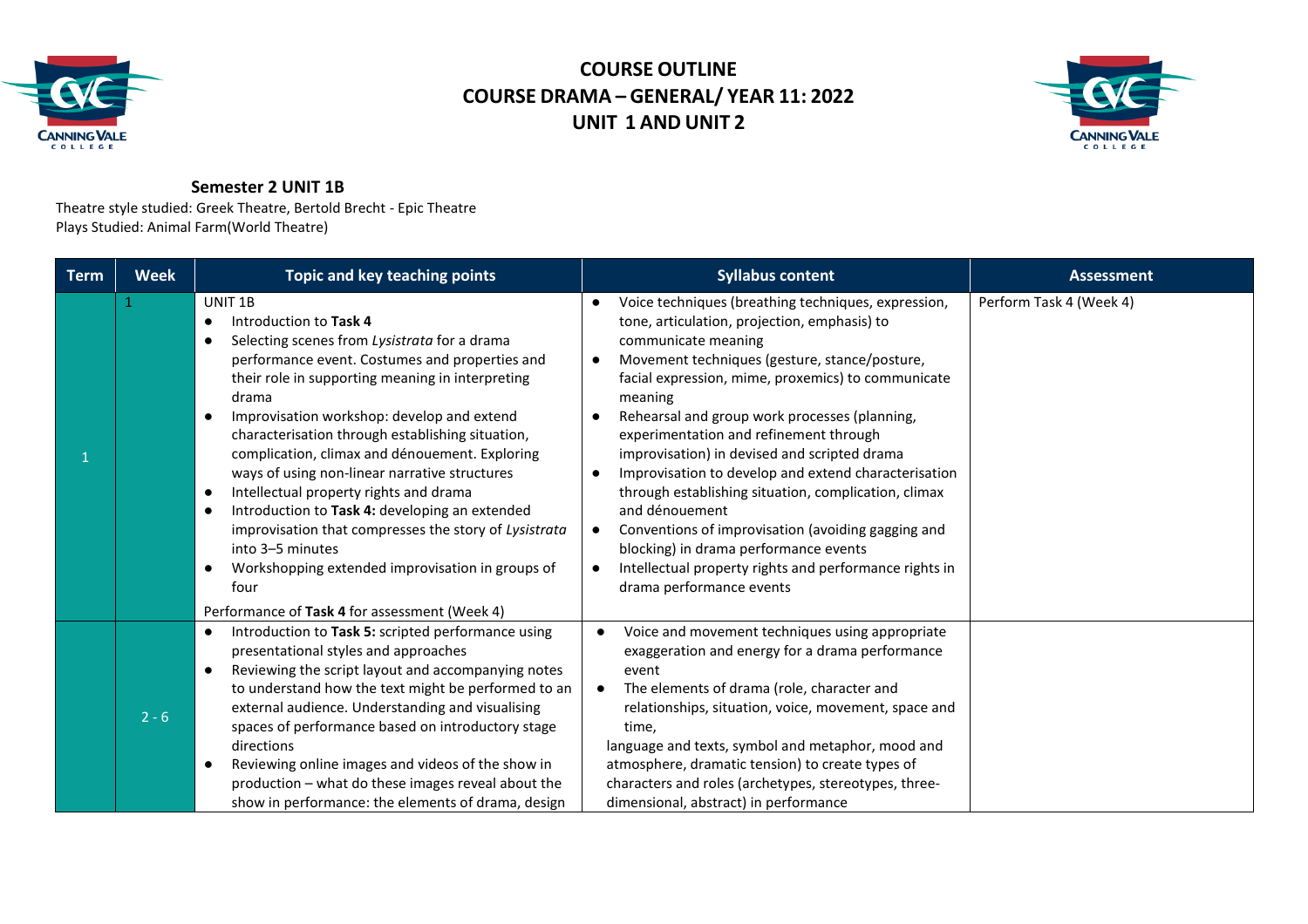



|          | principles (contrast, emphasis, repetition and pattern)<br>and drama design and technologies<br>Time management skills (planning tasks, creating<br>$\bullet$<br>schedules, sharing roles) - planning for our event<br>Workshop: performance approaches to the chosen<br>$\bullet$<br>scene or section. Blocking notes and other<br>annotations to build a plan of how to interpret the<br>text in performance<br>Improvisation workshop: to explore role, character<br>$\bullet$<br>and relationships by experimenting with the elements<br>of drama. Selection of elements of drama and voice<br>and movement techniques to create different types<br>of characters and to signal change in roles<br>Introduction to transitions between scenes: planning<br>for a performance that reflects drama conventions;<br>set/strike lists, props lists, marking up cue sheets<br>Planning design and technology, including lighting<br>$\bullet$<br>and sound for individual scenes - collated into a<br>record of cues for the full performance<br>Production posters, tickets and programs - elements,<br>$\bullet$<br>principles and purposes | Performance preparation processes (warm-ups,<br>checking the space, focus time) for drama<br>performance<br>Techniques in drama performance events for<br>engaging the audience through dramatic tension and<br>focus<br>Conventions of script layouts (playwright's notes,<br>production images, production history) in drama<br>performance events<br>The elements of drama shaped through viewpoints<br>in improvisation and text interpretation to create<br>dramatic meaning<br>Ways that costume, props, sound and lighting can be<br>used to support meaning and mood<br>Principles of design (contrast, emphasis, repetition<br>and pattern) in drama performance events<br>Drama design and technologies for drama<br>performance events<br>Time management skills (planning tasks, creating<br>schedules, sharing roles) in drama performance<br>events<br>Effective group work processes<br>(self-awareness, mutual support, empathy) in drama<br>performance events |                 |
|----------|----------------------------------------------------------------------------------------------------------------------------------------------------------------------------------------------------------------------------------------------------------------------------------------------------------------------------------------------------------------------------------------------------------------------------------------------------------------------------------------------------------------------------------------------------------------------------------------------------------------------------------------------------------------------------------------------------------------------------------------------------------------------------------------------------------------------------------------------------------------------------------------------------------------------------------------------------------------------------------------------------------------------------------------------------------------------------------------------------------------------------------------------|---------------------------------------------------------------------------------------------------------------------------------------------------------------------------------------------------------------------------------------------------------------------------------------------------------------------------------------------------------------------------------------------------------------------------------------------------------------------------------------------------------------------------------------------------------------------------------------------------------------------------------------------------------------------------------------------------------------------------------------------------------------------------------------------------------------------------------------------------------------------------------------------------------------------------------------------------------------------------------|-----------------|
| $6 - 10$ | Workshop: adapting performance to different<br>$\bullet$<br>performance spaces to define space, time and<br>situation. Audience focus and adjusting to the needs<br>of spaces of performance<br>Coordinating design and technology with the<br>performances. Sequencing each section with the<br>addition of necessary transitional moments to make                                                                                                                                                                                                                                                                                                                                                                                                                                                                                                                                                                                                                                                                                                                                                                                          | The elements of drama used to present identified<br>themes and selected approaches<br>Performance areas to define space, time and<br>situation for an audience<br>Audience awareness in drama performance events<br>Range of audience/space arrangements and their<br>effect on drama                                                                                                                                                                                                                                                                                                                                                                                                                                                                                                                                                                                                                                                                                           | Task 5: Week 10 |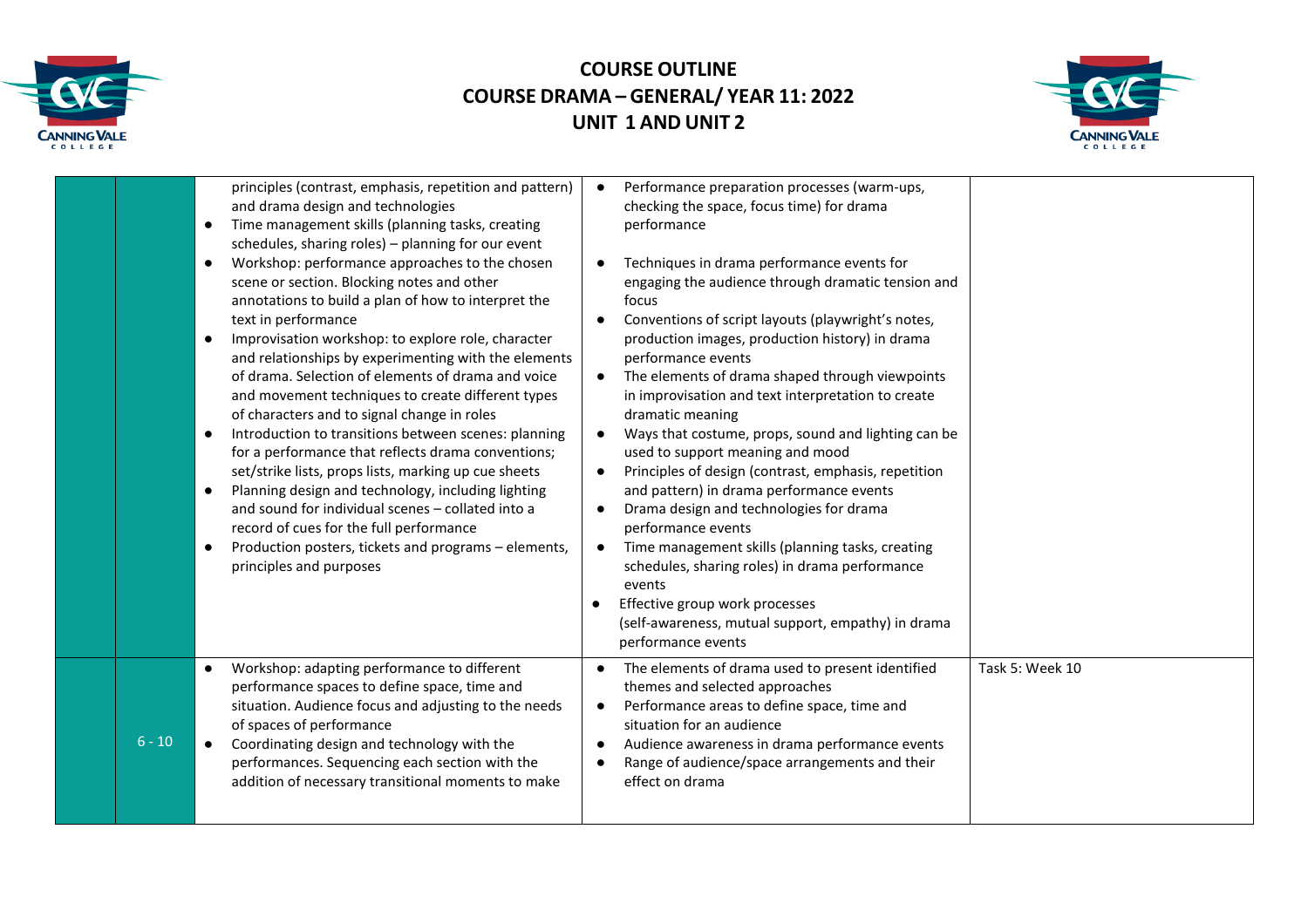



|           | the performance flow. Refinement of set/strike lists,<br>props lists and cue sheets for backstage<br>Planning of roles to coordinate lighting and sound for<br>$\bullet$<br>each scene/section with different operators<br>Planning the coordination of backstage, including<br>$\bullet$<br>movement of stage elements<br>Safe working practices for the performance<br>$\bullet$<br>Technical and dress rehearsals<br>$\bullet$<br>Task 5: final showcase to an invited audience (Week<br>10)                                                           | Conventions of documenting drama performance<br>events (set/strike lists, props lists, marking up cue<br>sheets)<br>Safe working practices in drama performance events<br>Features of a programs and tickets provided at<br>drama performance events                                                                                                                                                                                  |                                                      |
|-----------|-----------------------------------------------------------------------------------------------------------------------------------------------------------------------------------------------------------------------------------------------------------------------------------------------------------------------------------------------------------------------------------------------------------------------------------------------------------------------------------------------------------------------------------------------------------|---------------------------------------------------------------------------------------------------------------------------------------------------------------------------------------------------------------------------------------------------------------------------------------------------------------------------------------------------------------------------------------------------------------------------------------|------------------------------------------------------|
| $11 - 12$ | Reflective writing skills and processes. Planning for<br>$\bullet$<br>Task 6<br>Task 6: Review of scripted performance. In-class,<br>scaffolded, notes permitted                                                                                                                                                                                                                                                                                                                                                                                          | Short and extended answer forms<br>Graphic organisers, diagrams, and illustrations with<br>$\bullet$<br>appropriate use of annotations, and of colour<br>Structuring of ideas and responses                                                                                                                                                                                                                                           | Task 6: Review of Scripted Performance               |
| $13 - 15$ | Task 7: Devised Performance based on a set text "Animal<br>Farm" or visual stimulus.<br>Exploration of Themes and Issues presented in "Animal<br>Farm"<br>Development of a devised theatre piece in small<br>groups outlining the themes and issues presented in<br>the text studies and viewed. Include costumes and<br>properties in your presentation<br>Use one of the themes to prepare devised piece:<br>$\bullet$<br>Failure of Intellect, Corruption, the danger of a naive<br>working class, the abuse of power<br>Task 7: presentation in pairs | Consider an unconventional theatre space to present<br>$\bullet$<br>your message to the audience.<br>A range of audience responses to forces presented in<br>$\bullet$<br>drama events<br>Audience expectations in historical and<br>contemporary drama performance events<br>Choices made to present the theme chosen to your<br>$\bullet$<br>audience in Presentational Theatre Style.<br>Interviews on choices made in performance | Week 15 Task 7: Devised Performance in<br>pairs/trio |